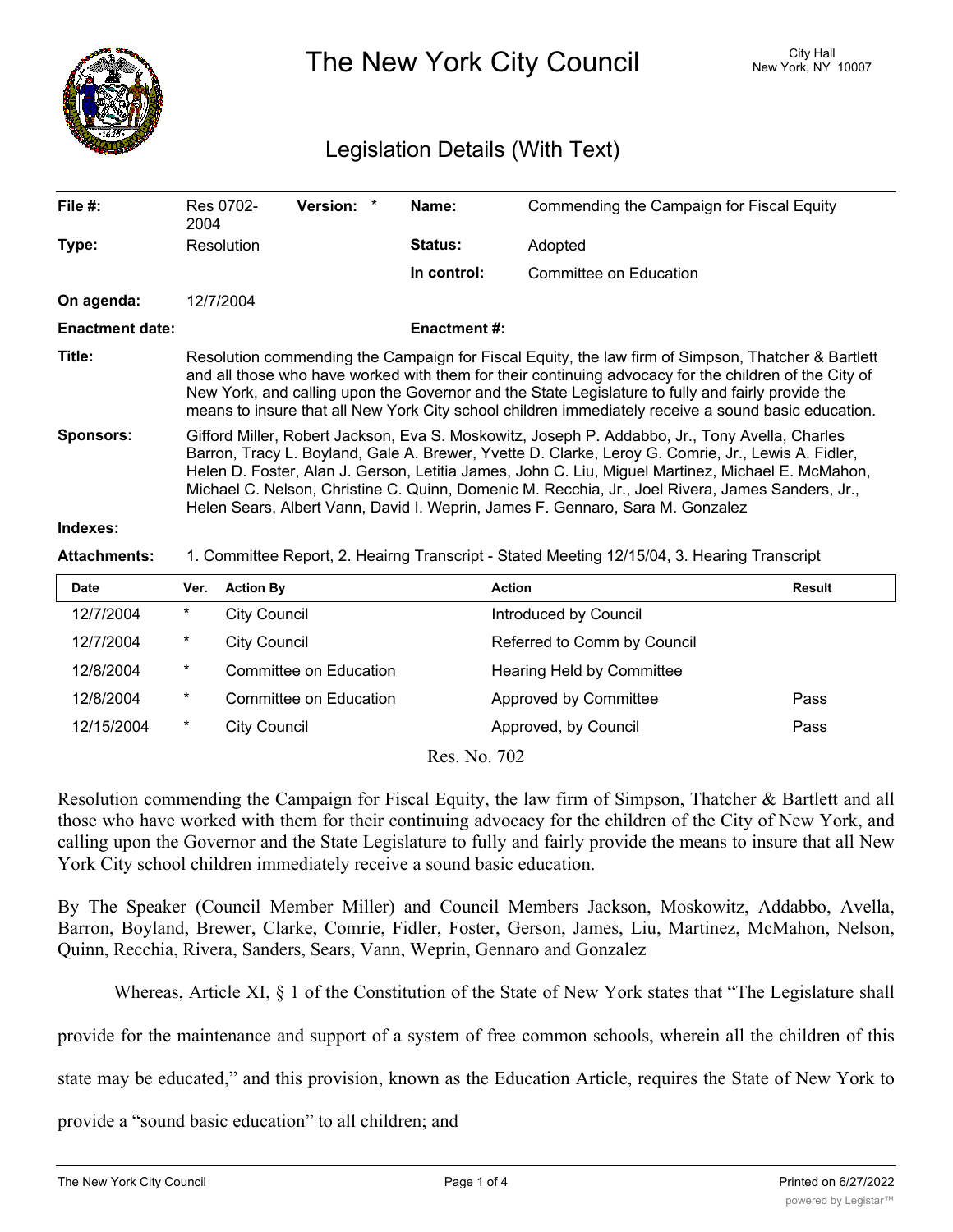Whereas, The City of New York educates approximately 1.1 million school children each year without adequate resources, facilities or funding; and

Whereas, Council Member Robert Jackson helped found the Campaign for Fiscal Equity ("CFE"), a non -profit, private organization dedicated to improving the quality of education for the children of the City of New York; and

Whereas, In May 1993, Council Member Jackson, while president of Community School Board 6, brought suit against the State of New York on behalf of the children of Community School District 6 and all the children of the City of New York, seeking a ruling that the State's financing formula for providing education aid to the City violated the New York State Constitution; and

Whereas, CFE became the lead plaintiff in the lawsuit brought by Council Member Jackson, which became known as the "Campaign for Fiscal Equity" lawsuit, and which CFE, represented by the law firm of Simpson, Thatcher & Bartlett, has litigated for more than a decade; and

Whereas, CFE prevailed in the State Supreme Court, which held on January 9, 2001, that the education afforded to the children of New York City was so inadequate that it fell far below Constitutional requirements and that the State of New York had consistently and over many years violated the Education Article of the State Constitution; and

Whereas, On June 26, 2003, the Court of Appeals ruled in favor of CFE, after two appeals by Governor Pataki, holding that, among other things, the State aid formula violated the Education Article of the New York State Constitution and that the State must find a constitutionally acceptable method by the end of July 2004, to finance the education of the children of the City of New York; and

Whereas, The State failed to comply with the order of the Court of Appeals and, therefore, on August 3, 2004, the New York Supreme Court appointed three judicial referees to hear and report to Justice Leland DeGrasse, who was hearing the Campaign for Fiscal Equity lawsuit, recommendations concerning how the Court could best craft a remedy to fulfill the directives of the Court of Appeals; and